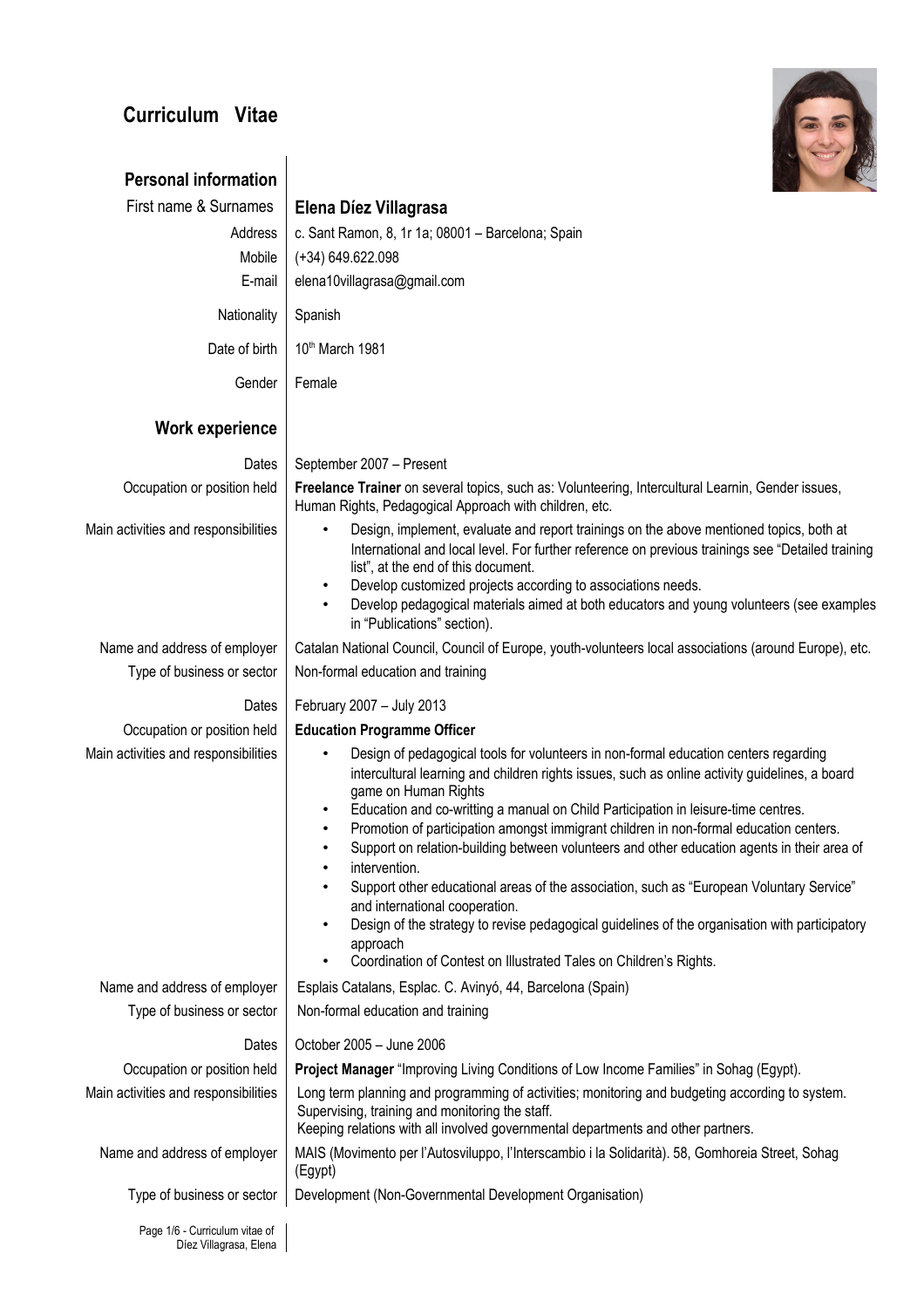| Dates                                                             | September 2002- June 2005                                                                                                                                                                                                                                                                                                                                                                                             |  |  |  |  |  |
|-------------------------------------------------------------------|-----------------------------------------------------------------------------------------------------------------------------------------------------------------------------------------------------------------------------------------------------------------------------------------------------------------------------------------------------------------------------------------------------------------------|--|--|--|--|--|
| Occupation or position held                                       | <b>Extracurricular English Teacher</b>                                                                                                                                                                                                                                                                                                                                                                                |  |  |  |  |  |
| Main activities and responsibilities                              | Taught different aged-groups (from 5 to 16 year-olds)                                                                                                                                                                                                                                                                                                                                                                 |  |  |  |  |  |
| Name and address of employer                                      | Institució Cultural del CIC, Av. Via Augusta, 205; 08021 - Barcelona (Spain)                                                                                                                                                                                                                                                                                                                                          |  |  |  |  |  |
| Type of business or sector                                        | Education                                                                                                                                                                                                                                                                                                                                                                                                             |  |  |  |  |  |
| Dates                                                             | Summer 2001, 2003-2005                                                                                                                                                                                                                                                                                                                                                                                                |  |  |  |  |  |
| Occupation or position held                                       | <b>Team coordinator of English Summer Camps</b>                                                                                                                                                                                                                                                                                                                                                                       |  |  |  |  |  |
| Main activities and responsibilities                              | Coordination of a fortnight length English Summer Camps with young people (8-6 year-olds).<br>Taken the responsibility from 80 to 110 kids<br>$\bullet$<br>Coordinated the team of youth workers and English teachers (between 5 to 17 members).<br>$\bullet$<br>Successfully developed team co-ordination skills, responsibility and decision taking.<br>$\bullet$                                                   |  |  |  |  |  |
| Name and address of employer                                      | Institució Cultural del CIC, Av. Via Augusta, 205; 08021 - Barcelona (Spain)                                                                                                                                                                                                                                                                                                                                          |  |  |  |  |  |
| Type of business or sector                                        | Education                                                                                                                                                                                                                                                                                                                                                                                                             |  |  |  |  |  |
|                                                                   |                                                                                                                                                                                                                                                                                                                                                                                                                       |  |  |  |  |  |
| Dates                                                             | November 2001 - September 2002                                                                                                                                                                                                                                                                                                                                                                                        |  |  |  |  |  |
| Occupation or position held                                       | Youth Worker / Administrative assistant in Castelnau Youth Club                                                                                                                                                                                                                                                                                                                                                       |  |  |  |  |  |
| Main activities and responsibilities                              | Part-time administrative assistant: dealt with minor cash accountancy, managing the lettings of<br>$\bullet$<br>the premises, taking the minutes of the committee meetings.<br>Youth worker for teenagers (11-16 year-olds), two evenings a week.<br>$\bullet$<br>Photography instructor for teenagers (13-15 year-olds), once a week.<br>$\bullet$<br>Drama instructor for teenagers (13-15 year-olds), once a week. |  |  |  |  |  |
| Name and address of employer                                      | London Borough of Richmond upon Thames; TW1 3BZ, TWICKENHAM, MIDDLESEX (U.K.)                                                                                                                                                                                                                                                                                                                                         |  |  |  |  |  |
| Type of business or sector                                        | Non-formal education                                                                                                                                                                                                                                                                                                                                                                                                  |  |  |  |  |  |
| <b>Formal Education</b>                                           |                                                                                                                                                                                                                                                                                                                                                                                                                       |  |  |  |  |  |
| Dates                                                             | September 2003 - June 2006                                                                                                                                                                                                                                                                                                                                                                                            |  |  |  |  |  |
| Title of qualification awarded                                    | Posgraduate on International and Intercultural Relations                                                                                                                                                                                                                                                                                                                                                              |  |  |  |  |  |
| Principal subjects/occupational skills<br>covered                 | International Relations<br>Intercultural Education<br>Nowadays Conflicts in the World<br>Latin America (History, International Relations,<br>Economy, Native Languages, etc.)<br>Portuguese                                                                                                                                                                                                                           |  |  |  |  |  |
| Name and type of organisation<br>providing education and training | Universitat Autònoma de Barcelona, BELLATERRA,<br>BARCELONA, Spain                                                                                                                                                                                                                                                                                                                                                    |  |  |  |  |  |
| Dates                                                             | September 2004 - June 2005                                                                                                                                                                                                                                                                                                                                                                                            |  |  |  |  |  |
| Title of qualification awarded                                    | Certification of Pedagogical Competence (Certificate to Enable Teaching in Secondary Schools)                                                                                                                                                                                                                                                                                                                         |  |  |  |  |  |
| Principal subjects/occupational skills<br>covered                 | English Teaching, Curriculum planning, Class delivery, Group management                                                                                                                                                                                                                                                                                                                                               |  |  |  |  |  |
| Name and type of organisation<br>providing education and training | Universidad Complutense de Madrid (online)<br>MADRID, Spain                                                                                                                                                                                                                                                                                                                                                           |  |  |  |  |  |
| Dates                                                             | September 1999 - July 2003                                                                                                                                                                                                                                                                                                                                                                                            |  |  |  |  |  |
| Title of qualification awarded                                    | <b>English Philology (bachelors)</b>                                                                                                                                                                                                                                                                                                                                                                                  |  |  |  |  |  |
| Principal subjects/occupational skills<br>covered                 | English Language<br><b>English Teaching Methodology</b><br><b>English Culture</b><br>English Literature                                                                                                                                                                                                                                                                                                               |  |  |  |  |  |
| Name and type of organisation<br>providing education and training | Universitat Autònoma de Barcelona, BELLATERRA,<br>BARCELONA, Spain                                                                                                                                                                                                                                                                                                                                                    |  |  |  |  |  |
|                                                                   |                                                                                                                                                                                                                                                                                                                                                                                                                       |  |  |  |  |  |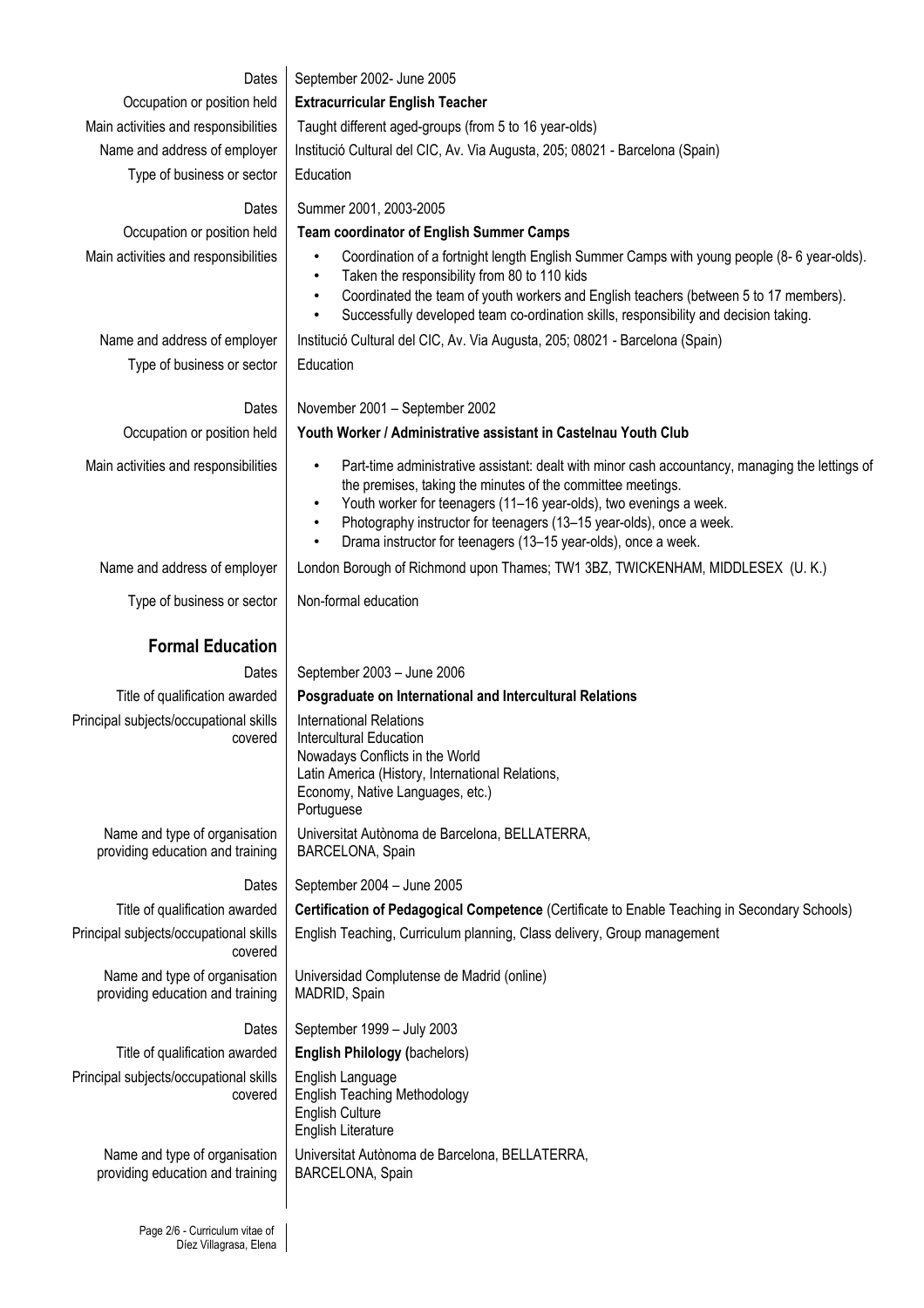| <b>Training</b>                                                   |                                                                                                                                                                                                                                         |  |  |  |  |  |
|-------------------------------------------------------------------|-----------------------------------------------------------------------------------------------------------------------------------------------------------------------------------------------------------------------------------------|--|--|--|--|--|
|                                                                   | Dates   October 2011 - October 2012                                                                                                                                                                                                     |  |  |  |  |  |
|                                                                   | Title of qualification awarded TOTEM II – Training of Trainers in Euromed (Long-term Training Course - Certificate)                                                                                                                     |  |  |  |  |  |
| covered                                                           | Principal subjects/occupational skills Background of Youth in Action and Euromed Youth IV Programmes; Design and training activity; Project<br>Management; Education Tools; Educational Evaluation<br>Communication Skills and Coaching |  |  |  |  |  |
| providing education and training Programme)                       | Name and type of organisation SALTO-YOUTH (Support, Advanced Learning and Training Opportunities within European Youth                                                                                                                  |  |  |  |  |  |
| Dates                                                             | May 2008                                                                                                                                                                                                                                |  |  |  |  |  |
|                                                                   | Title of qualification awarded   Training of Trainers Course Attendance                                                                                                                                                                 |  |  |  |  |  |
| covered                                                           | Principal subjects/occupational skills Training Session Outline design, Training Session Delivery, Classroom management, Principles of non-<br>formal education                                                                         |  |  |  |  |  |
| Name and type of organisation<br>providing education and training | Escola Lliure el Sol. C. Avinyó, 44, 2n; 08002 – Barcelona (Spain)                                                                                                                                                                      |  |  |  |  |  |
|                                                                   | Dates November 2007                                                                                                                                                                                                                     |  |  |  |  |  |
|                                                                   | Title of qualification awarded "Human Rights Education with Children" (International Residential Training Course – Certificate)                                                                                                         |  |  |  |  |  |
|                                                                   |                                                                                                                                                                                                                                         |  |  |  |  |  |

providing education and training

## **Personal skills and competences**

## Principal subjects/occupational skills Human Rights Education, Experiential Learning and participatory approach in training delivery, covered Facilitation skills, Child development stages Name and type of organisation Council of Europe: Youth Department **(**Directorate of Democratic Citizenship and Participation)

## Mother tongues **Spanish and Catalan**

| Other language(s)                                        |                                                                                                                                                                                                                                                                                                                                                                                                                                                                                                                                                                                                                                                  |                      |                |                    |                 |                   |                |
|----------------------------------------------------------|--------------------------------------------------------------------------------------------------------------------------------------------------------------------------------------------------------------------------------------------------------------------------------------------------------------------------------------------------------------------------------------------------------------------------------------------------------------------------------------------------------------------------------------------------------------------------------------------------------------------------------------------------|----------------------|----------------|--------------------|-----------------|-------------------|----------------|
| Self-assessment                                          |                                                                                                                                                                                                                                                                                                                                                                                                                                                                                                                                                                                                                                                  | <b>Understanding</b> |                |                    | <b>Speaking</b> | Writing           |                |
| European level (*)                                       |                                                                                                                                                                                                                                                                                                                                                                                                                                                                                                                                                                                                                                                  | Listening            | Reading        | Spoken interaction |                 | Spoken production |                |
| <b>English</b>                                           |                                                                                                                                                                                                                                                                                                                                                                                                                                                                                                                                                                                                                                                  | C <sub>2</sub>       | C <sub>2</sub> |                    | C <sub>2</sub>  | C <sub>2</sub>    | C <sub>2</sub> |
| <b>Italian</b>                                           |                                                                                                                                                                                                                                                                                                                                                                                                                                                                                                                                                                                                                                                  | C <sub>1</sub>       | <b>B2</b>      |                    | C <sub>1</sub>  | C <sub>1</sub>    | <b>B1</b>      |
| Social skills and competences                            | (*) Common European Framework of Reference for Languages<br>Level A1: French, Portuguese, Egyptian Arabic, German and Indonesian<br>Communication skills, active listening, teamwork (in a multicultural environment), mediation, positive<br>conflict transformation, empathy and appreciation for diversity and cutlrual sensitivity and adaptability.<br>Competences acquired both through my volunteering in different associations, especially those<br>involving intercultural exchanges, my life experiences abroad, and my work in summer camps and<br>international trainings where work in multicultural teams is especially relevant. |                      |                |                    |                 |                   |                |
| Organisational skills and<br>competences                 | Working under pressure, fast reaction, methodical; sense of initiative and leadership.<br>Competences acquired mainly in my freelance work experience, as well as in my job as Education<br>Programme Officer in a youth-lead association where the organisation of trainings and events is part<br>of the daily work.                                                                                                                                                                                                                                                                                                                           |                      |                |                    |                 |                   |                |
| Computer skills and competences                          | General computer skills (office package, e-mail clients, web browsers, etc.) with both Windows and<br>Linux Operating System. Software Knowledge (blogs, googles apps and phtoshop).<br>Competences acquired throughout the university assignments and other office jobs.                                                                                                                                                                                                                                                                                                                                                                        |                      |                |                    |                 |                   |                |
| Artistic skills and competences                          | I love arts and crafts in general, but especially linked to social issues. Thus, I have been working with<br>theater (as actress and director of both children and adult groups since 1996), with theater of the<br>oppressed (as facilitator and trainer), as well as puppets since 2007.                                                                                                                                                                                                                                                                                                                                                       |                      |                |                    |                 |                   |                |
| Page 3/6 - Curriculum vitae of<br>Díez Villagrasa, Elena |                                                                                                                                                                                                                                                                                                                                                                                                                                                                                                                                                                                                                                                  |                      |                |                    |                 |                   |                |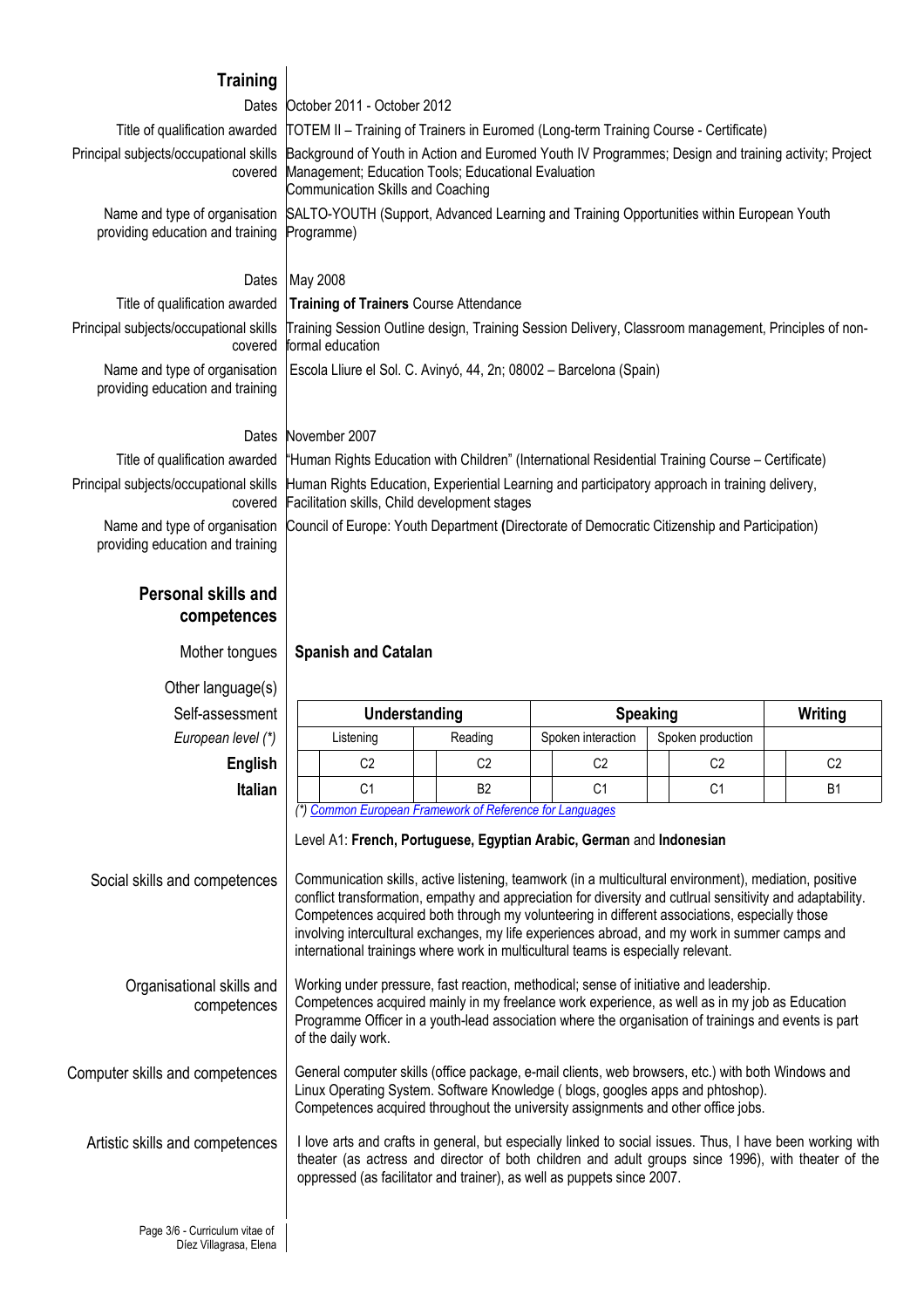| <b>Additional information:</b><br><b>Volunteering Experience</b> | Co-founder and board member of AHEAD-Association of Human Rigths Educators (since 2009<br>- until present)                                                                                                                                                                            |
|------------------------------------------------------------------|---------------------------------------------------------------------------------------------------------------------------------------------------------------------------------------------------------------------------------------------------------------------------------------|
|                                                                  | Co-founder and president of "Les Clementines", volunteer association of puppets for education<br>- to tackle gender issues - $(2007 - 2011)$ .                                                                                                                                        |
|                                                                  | Coordinator of two international youth exchanges between teenage-theatre groups from<br>Palestine, Egypt, Germany and Spain: "Getting to know each other through Theatre".<br>TRANSformas, Spain (July 2006) and Germany (July 2007)                                                  |
|                                                                  | Work internship with "Leonardo" programme in an NGO for development cooperation. MAIS,<br>Italy (October - December 2004)                                                                                                                                                             |
|                                                                  | Volunteer in a Sustainable Tourism Project taken place in agriculture cooperatives, Sodepau<br>NGO, (July 2004) and youth leader in the summer school, EMMCI NGO (July 2003),<br>Nicaragua.                                                                                           |
|                                                                  | Volunteer youth leader in an association promoting European Youth Exchanges. RAI<br>$\overline{\phantom{a}}$<br>association, Spain, Wales and Bulgaria (1999 -2001)                                                                                                                   |
|                                                                  | Volunteer youth leader for children in a youth association on Saturday during school year and<br>$\qquad \qquad \blacksquare$<br>Summer Camps on holidays. Esplai Ítaca, Spain (1998-2001)                                                                                            |
|                                                                  | Volunteer in summer activities for children in deprived neighbourhood of Barcelona. Casal<br>$\qquad \qquad \blacksquare$<br>Escó, Spain (July 1998; July 1999)                                                                                                                       |
| <b>Publications</b>                                              | Pedagogical Guidelines for Teachers for Novel "Mi hermano persigue dinosaurios" (2017)<br>Elena Díez Villagrasa and others; Random House Mondadori: Barcelona. [Original Ige.<br>Spanish]                                                                                             |
|                                                                  | Right to Asylum: Everybody is a Refugee (2016) Elena Díez Villagrasa i Montse Lòpez.<br>$\overline{\phantom{a}}$<br>Comissió Catalana d'Ajuda al Refugiat: Barcelona. [Original Ige. Catalan]                                                                                         |
|                                                                  | Partnerships for Participation Handbook (2016) Christine Sudbrock, Frances Marsh and Elena<br>Díez Villagrasa. IFM-SEI: Brussels.                                                                                                                                                     |
|                                                                  | Democracy and Human Rights Start with Us! (2012) Elena Díez Villagrasa and others; Council<br>of Europe: Strasbourg. [Pedagogical materials on "Council of Europe Charter on Citizenship<br>and Human Rights Education": child-friendly version, Guidelines for Educators and poster] |
|                                                                  | Els drets dels infants a través dels contes [Human Rights through tales] (October 2011) Elena<br>Díez Villagrasa and Sandra Villa Serradell in GUIX, No. 379. Graó: Barcelona. [Original Ige.<br>Catalan]                                                                             |
|                                                                  | Podem, volem, sabem: participem! [We Want, We Can, We Know: Let's Participate!] (2009)<br>Rafa Cortés Arrieta and Elena Díez Villagrasa; Esplais Catalans: Barcelona. [Original Ige.<br>Catalan]                                                                                      |
|                                                                  | Vet aquí els nostres drets [Once Upon a Time Our Rights: Illustrated Children Tales on the<br>Rights of the Child] (2009) Elena Díez Villagrasa and Sandra Villa Serradell (coord.); Esplais<br>Catalans: Barcelona. [Original Ige. Catalan]                                          |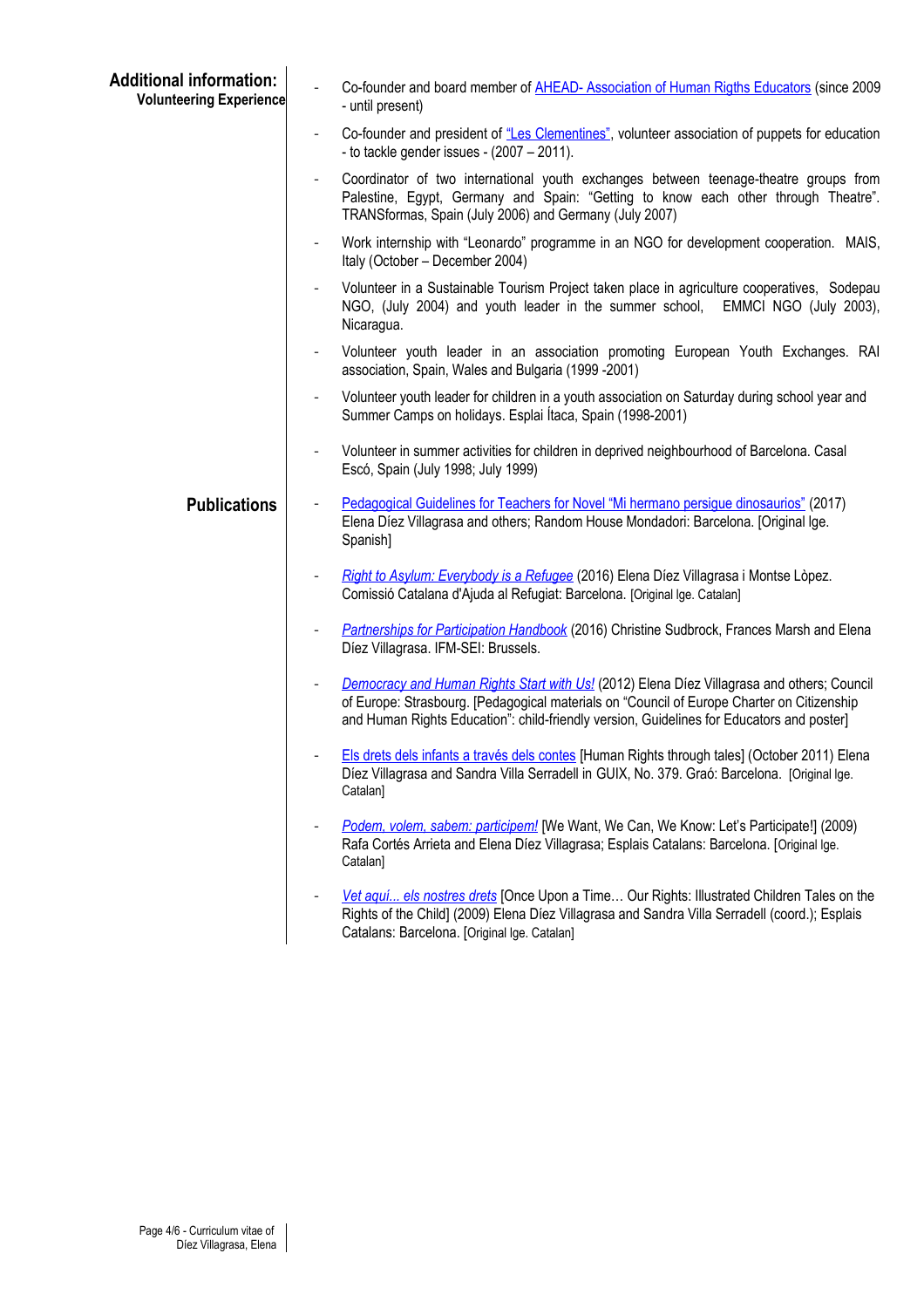## **DETAILED WORK AS TRAINER**

#### **WORK EXPERIENCE IN INTERNATIONAL TRAINING**

- Trainer in residential Training Course on "Sufism as a Tool in Youth Work" , March 2015 (7 days, organised by DEM, Turkey).
- Trainer and specialist in Child Participation in residential Training Course "Partnerships for Participation" within European Voluntary Service programme, January 2015 (6 days, organised by International Falcon Movement, Bolivia) and July 2015 (6 days, organised by International Falcon Movement, Belgium).
- Trainer and facilitator in "Euromediterranean Youth Meeting 2013: Youth and Social Transformation", May 2013 (5 days, organised by Youth Ministry of the Catalan Government, Catalonia).
- Trainer in residential Euromediterranean Training Course "Can ya Makan: Human Rights Education" (follow-up training of former part), August 2012 (8 days, organised by Institute for Leadership Excellence, Jordan).
- Coordinator and trainer in residential Euromediterranean Training Course on story-telling as a tool for Human Rights Education "Can ya Makan: Human Rights", April 2012 (9 days, organised by AHEAD – Association of Human Rights Educators, Catalonia).
- Trainer and support coordinator in residential "Right to Diversity: Acting for Inclusion", September 2012 (9 days, organised by Esplais Catalans, Catalonia).
- Member of the European Youth Forum pool of Trainers (2008 2011).
- Trainer and support coordinator in residential "Volunteering for Social Transformation", September 2011 (10 days, organised by Esplais Catalans, Catalonia).
- Trainer in residential training course "Non-formal Education for Local Action", August 2011 (7 days, organised by Edith Stein Society, Poland).
- Trainer in residential Euromediterranean training course "Beyond Borders**"** Exploring innovative approaches of Non Formal Education for intercultural youth work, May 2011 (9 days, organised by Catalan National Youth Council, Catalonia).
- Trainer in residential training course "Starting at Breakfast: Human Rights Education Empowerment", January 2011 (6 days, organised by social cooperative L'Arcobaleno, Italy).
- Facilitator in international seminar "International Congress of Voluntary Service" organized by CCIVS, December 2010 (3 days, organised by *Coordinating committee for International Voluntary Service*, Catalonia).
- Coordinator and trainer in residential "Training Course on Children Rights: Promoting Emancipation", September 2010 (9 days, organised by *Esplais Catalans*, Catalonia).
- Trainer in residential "Training Trainers for Human Rights Education with Young People", March 2010 (9 days, organised by the Council of Europe, Budapest).
- Trainer in residential "Training course on Human Rights Education with Children for Ombuds Office and Youth Leaders / Worker", December 2009 (3 days, organised by *Council of Europe,* Finland)
- Trainer in residential training course "Education as Activism: European Citizenship through Human Rights Education", December 2009 (8 days, organised by *Incontro*, Poland).
- Coordinator and trainer in residential training course "Enhancing work on Children Rights: Promoting Child Participation", September 2009 (11 days, organised by *Esplais Catalans*, Catalonia).
- Trainer in residential training course "Right on Time for Europe's Future: Training Course on Human Rights Education with Children and Young People" April 2008 (7 days, organised by *CISV*, Germany).
- Trainer in residential training course "Child ParticipAction: Bringing Children Rights to the Core of Participation" September 2009 (9 days, organised by *Esplais Catalans*, Catalonia).